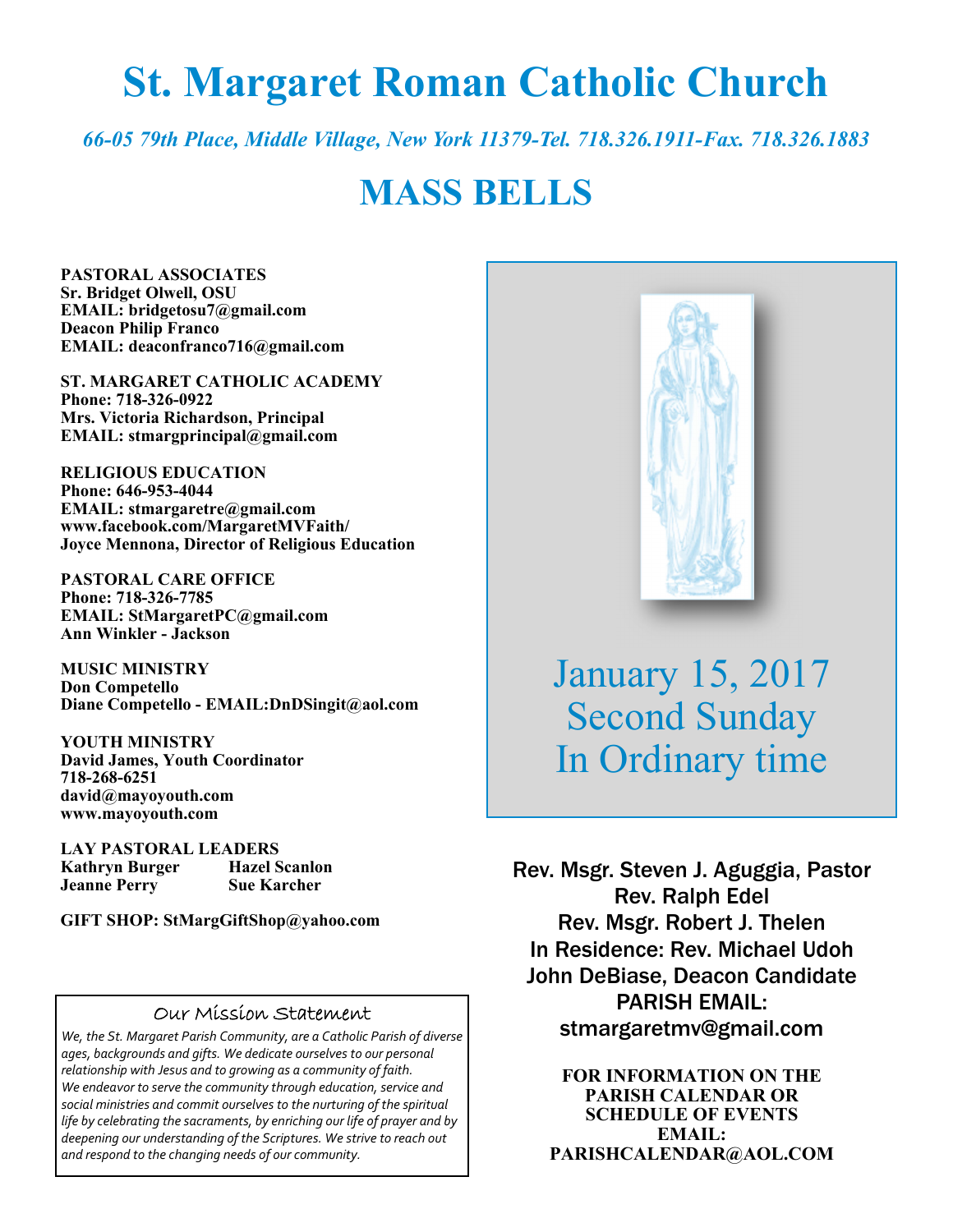#### *MASSES FOR THE WEEK*

#### **MON. JANUARY 16 - WEEKDAY/MARTIN LUTHER KING JR. DAY**  8:30 Theodore Mundy Jr. (ANNI) **NO EVENING MASS TUE. JANUARY 17 - ST. ANTHONY**  7:00 Marie Sparacio<br>9:00 Fdward McCarr Edward McCarren **WED. JANUARY 18 - WEEK OF PRAYER FOR CHRISTIAN UNITY BEGINS**  7:00 John Connors 9:00 Vincenza, Mariano & Salvatore Palmeri **THU. JANUARY 19 - WEEKDAY**  7:00 Frank Sgroi 9:00 Carmine DeSiervi **FRI. JANUARY 20 - STS. FABIAN/ SEBASTIAN**  7:00 Luigi Amendola/Carmela Barone 9:00 Magdalena Nadler **SAT. JANUARY 21 - ST. AGNES**  8:30 Collective: 10:00 Diocesan Youth Mass 5:00PM Sr. Rose Godfrey Cerar **SUN. JANUARY 22 - THIRD SUNDAY IN ORDINARY TIME**<br>7:30 People of the Parish People of the Parish 9:00 Domenico Laudani/Salvatore Palmeri/ Faro Sottile/Giovanna Bambina/ Vincenzo Rizzo/Saverio Bosco<br>10:30 Joan Leonard Joan Leonard NOON Fred Basedow 5:00PM Arthur Rogers . . . . . . . . . . . **REGULAR SCHEDULE OF MASSES & SERVICES SATURDAY VIGIL:** 5:00 P.M., 7:30 P.M.  $\blacksquare$ **SUNDAY:** 7:30, 9:00 (Italian), 10:30, 12:00 & 5:00PM **WEEKDAYS:** Varies (See listing above)

**CONFESSIONS: SATURDAY, 4-4:45pm or by appointment with a priest.**

. . . . . . . . .

# **PARISH INFORMATION**

**If you're not registered, please stop into the Rectory office. THE PARISH OFFICE is open from Monday through Friday, 9 am to noon and 1 pm to 7:30 pm. Please respect these hours for your Rectory office business. Thank you.** 

**BAPTISMS** usually take place on the 1st and 3rd Sundays of the month. Please call the rectory for an appointment.

**WEDDINGS** are normally scheduled at least six months in advance by appointment with a priest or a deacon. Please call the rectory office. For marriage preparation information visit www.pre-cana.org.

**THE BEREAVEMENT GROUP** meet on the 1st and 3rd Thursday of the month at 10 am in the Convent meeting room Call Ann at 718.326.7785.

**NOVENA** to Our Lady of the Miraculous Medal...Mondays after the 9 am Mass and after the 7:30 pm Mass. See the Mass schedule.

**MORNING PRAYER** daily from Monday through Friday at 8:45am.

**BOY SCOUT TROOP #119** meets on Tuesdays from 7:15-9pm. New members welcome, age 10 1/2 & up. Call 718-894-4099.

**CUB PACK #119** meets on Mondays from 7-8:30pm. New members welcome, age 6- 101/2. Call 718-894-4099.

**THE ENGLISH CHOIR** rehearse on Tuesday, at 7:30pm. in the Church.

**THE CHILDREN'S CHOIR** rehearse on Monday, from 5-6pm in the Church. For more info. DnDSingit@aol.com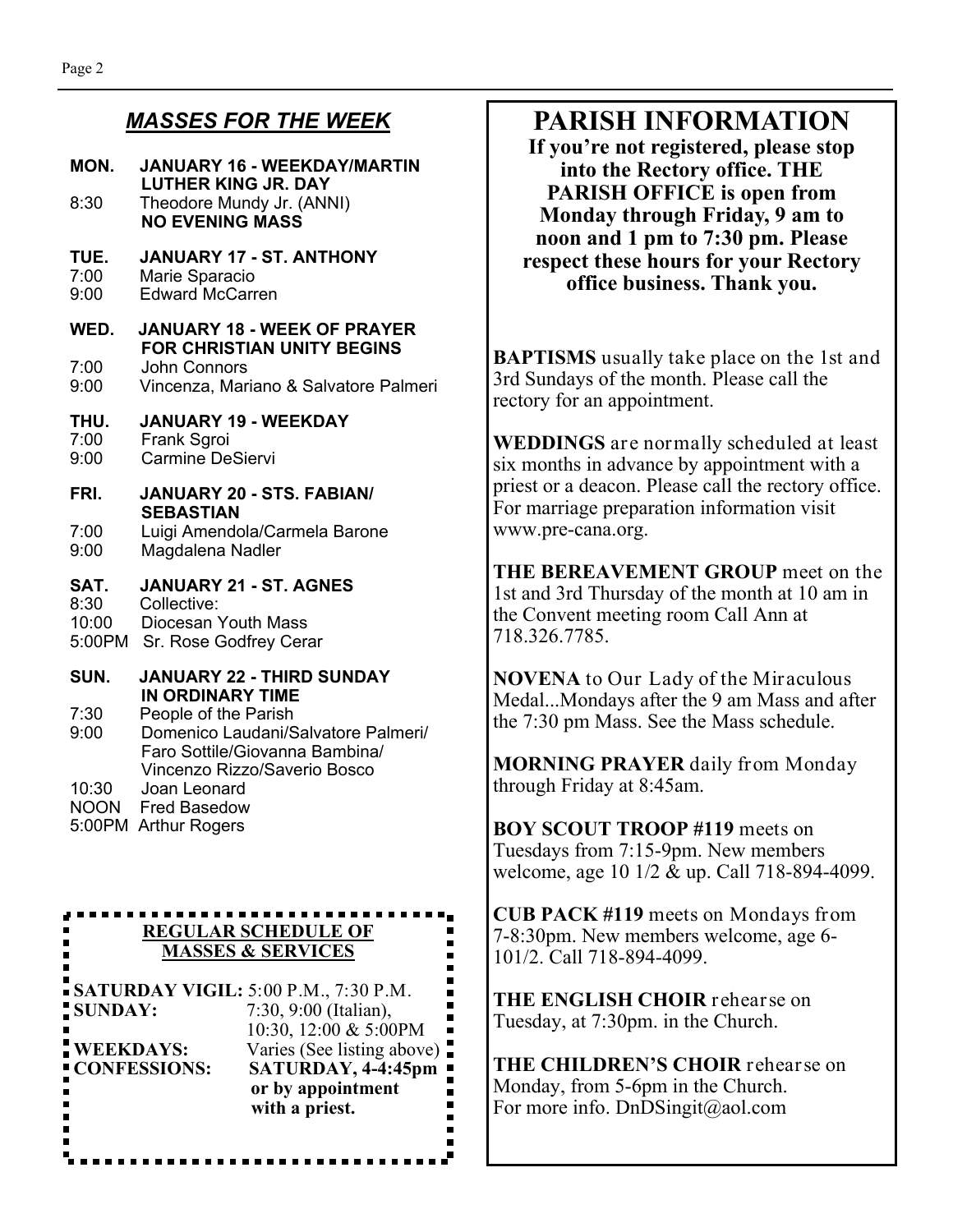# PLEASE PRAY FOR OUR SICK

Karen Guarascio, Connie Faccibene, Eileen Hinrichs, Linda Frazier, Angela Lenihan, Carol Falk, Cari Ann Falk-LoBello, Glen Falk, David J. McConville, Ronald Frazier, John Downer, Michael Machado, Robert Sabini, Maria Rigovich, Jennifer Pagan, Angelo Ferrara, Brooke Renda, Dace Pellettiere, Joe O'Brien, Edna Bojakowski, Bob Marvin, Lee Falk, Don Scheck, Patricia Johnson, Karl DeSousa, Laura Ruffner, Barbara Elder, Rachael Harris, Carol Arevalo, Scott White, Santo Pantina, Peter Gillespie, Alysia Sanders Rismoan, Michael Hirst, Bob Schaefer, Rose Marie Santos, Bernice Muller, Maria Millocca, Baby McKinley Kelleher, Isabelle Azzaro, Lucy Lento, Sean Harrison, Richard Santangelo, Michael Russo, Frank Cesare, Joseph Simon, Joseph Stubbs, Justin James Quirke, Rose Healy, Parrish Wert, Michael Hirst, Matteo Sabini, Carmen Melendez, Jim O'Driscoll,

#### The names will remain for 3 months ONLY, unless you call 326-1911 and ask for continued prayers

**Prayer Requests Pray for vocations to the Priesthood and Religious Life. Please pray for our men and women serving in the defense of our country: Lt. Col. Thomas Frohnhoefer, Sgt. Robert A. Domenici from our Parish.**

#### *WE RECALL OUR BELOVED DECEASED*

*Especially, Thomas Domini, Louise Clemente, Charles G. Haslach, Rosemarie McCabe, May they rest in Christ's Peace!* 

# *MEMORIALS*

## *WINE & HOST THIS WEEK*

*are offered in memory of Salvatore Fazzolari at the request of Elena, Ricky & Steven. SANCTUARY LAMP & ALTAR* 

# *CANDLES THIS WEEK*

*are offered in memory of Antonino Panepinto at the request of Tom, & Josephine.* 

#### *TABERNACLE LAMP*

*is lit in memory of John Pascale.* 

## *GOD KNOWS BEST*

*God's creative wisdom was at its best when making humans. There are four holes in the head for information to go in, and only one for it to go out.* 

# *TODAY'S READINGS*

**First Reading** — The glory of the Lord shows through Israel, a light to all nations, that salvation may reach to the ends of the earth (Isaiah 49:3, 5-6). **Psalm** — Here am I, Lord; I come to do your will (Psalm 40).

**Second Reading** — All those who call upon the name of the Lord are called to be holy (1 Corinthians 1:1-3). **Gospel** — John the Baptist testifies: The one who comes after me, on whom the Spirit comes down and remains, is the Son of God (John 1:29-34).

#### *READINGS FOR THE WEEK*

| Monday:   | Heb 5:1-10; Ps 110:1-4; Mk 2:18-22                |
|-----------|---------------------------------------------------|
| Tuesday:  | Heb 6:10-20; Ps 111:1-2, 4-5, 9, 10c;             |
|           | Mk 2:23-28                                        |
|           | Wednesday: Heb 7:1-3, 15-17; Ps 110:1-4; Mk 3:1-6 |
| Thursday: | Heb 7:25 – 8:6; Ps 40:7-10, 17;                   |
|           | Mk 3:7-12                                         |
| Friday:   | Heb 8:6-13; Ps 85:8, 10-14; Mk 3:13-19            |
| Saturday: | Heb 9:2-3, 11-14; Ps 47:2-3, 6-9;                 |
|           | Mk 3:20-21                                        |
| Sunday:   | Is $8:23 - 9:3$ ; Ps $27:1, 4, 13-14$ ;           |
|           | 1 Cor 1:10-13, 17; Mt 4:12-23 [12-17]             |
|           |                                                   |

#### *SAINTS AND SPECIAL OBSERVANCES*

| Sunday:    | Second Sunday in Ordinary Time       |
|------------|--------------------------------------|
| Monday:    | Martin Luther King Jr. Day           |
| Tuesday:   | St. Anthony                          |
| Wednesday: | Week of Prayer for Christian         |
|            | Unity begins                         |
| Thursday:  | Julian Calendar Theophany (Epiphany) |
| Friday:    | St. Fabian; St. Sebastian            |
| Saturday:  | St. Agnes                            |
|            |                                      |

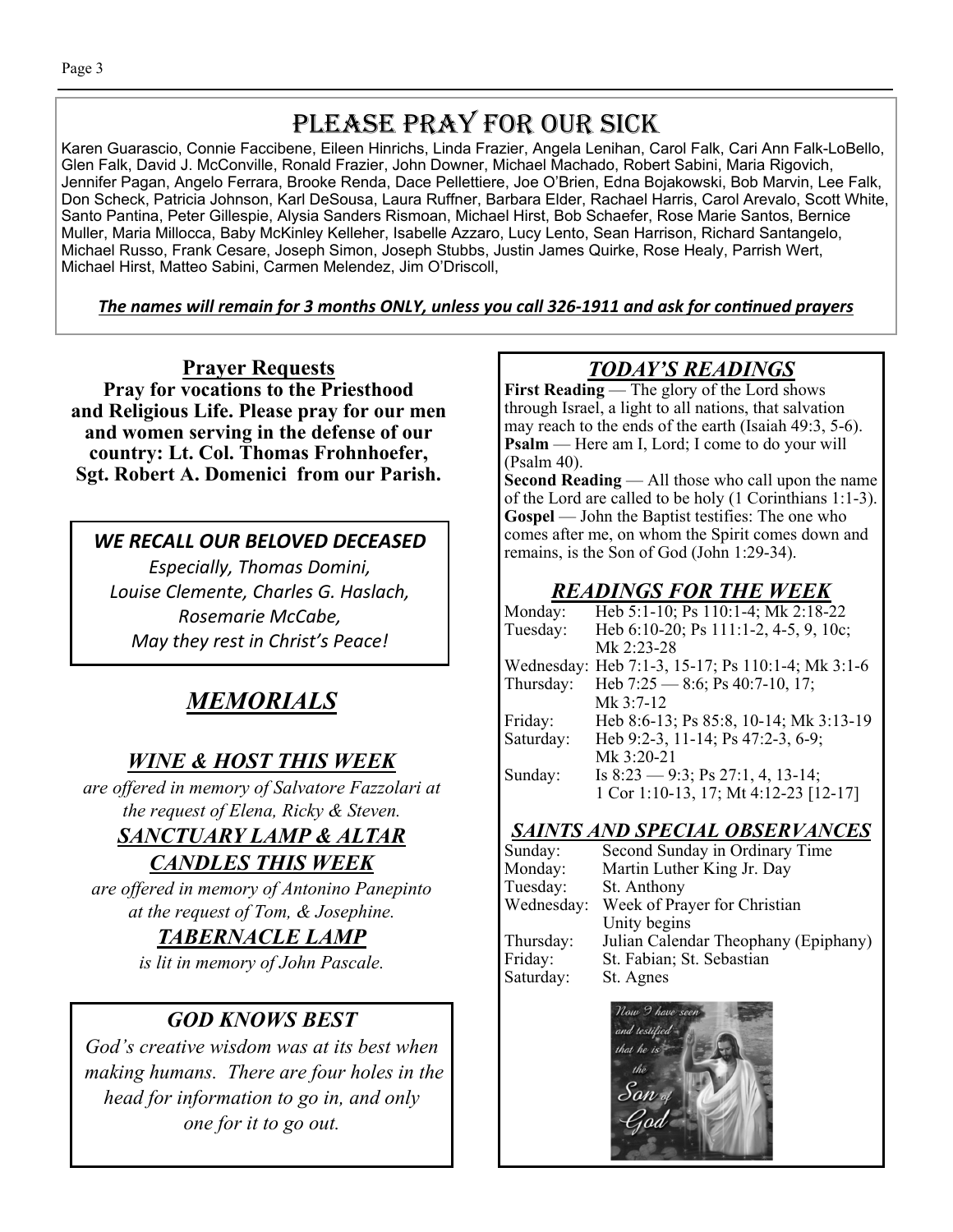#### **DO YOU HAVE AN IPHONE OR AN ANDROID PHONE?**

Want to keep up with St. Margaret's news? Download our parish app. Daily Mass readings, prayers, bulletins and more. Just text the word "APP" to 88202 or search "My Parish App" in Google Play Store or App Store.



#### **PLEASE TAKE NOTE . . .**

Our adult choir will start rehearsals this Tuesday, January 17th at 7pm in the Church. New members are always welcome! *CHILDRENS CHOIR* rehearsal starts on Monday, January 23rd at 6pm in the Church.

#### **CONTRIBUTION STATEMENTS**  for tax purposes will **ONLY BE AVAILABLE UPON REQUEST**

Please call the Rectory, 718-326-1911 if you would like a statement mailed to you

#### *MINISTRY OF CONSOLATION*

Martha Rickey, a member of our Parish, is currently in her third and final year at the Pastoral Institute. This is the year in which she must declare a ministry and complete an internship. Martha has chosen to start a Ministry of Consolation here at St. Margaret. In January she will be giving a brief talk at all the masses to explain the volunteer positions.

She will also have sign up brochures available. This is a very special ministry and it will need your support.

#### **REVEREND MONSIGNOR STEVEN J. AGUGGIA**

On Sunday, January 22nd, at the 12 Noon Mass, we will have the opportunity to bid farewell to our Pastor, Msgr. Steven. We are grateful for Monsignor's 10 years of service to our parishioners. We have been blessed by his leadership, and in particular, his spiritual guidance. *WE HOPE YOU CAN JOIN US IN THE PARISH CENTER AFTER MASS FOR LIGHT REFRESHMENTS AND TO WISH MSGR. STEVEN WELL!!* 

## **SOCIETY OF ST. VINCENT dePAUL GIVES BACK**

St. Margaret Parish should share in the Profits for each car, truck or van, running or not. The Society of St. Vincent DePaul will give back to our church \$50/\$100 per vehicle. Maybe you don't have a vehicle, but a family member, friend or neighbor has an old or neglected vehicle in their driveway that they would like to dispose of. Call the Society of St. Vincent dePaul, 718-491-2525. Thank you for your participation.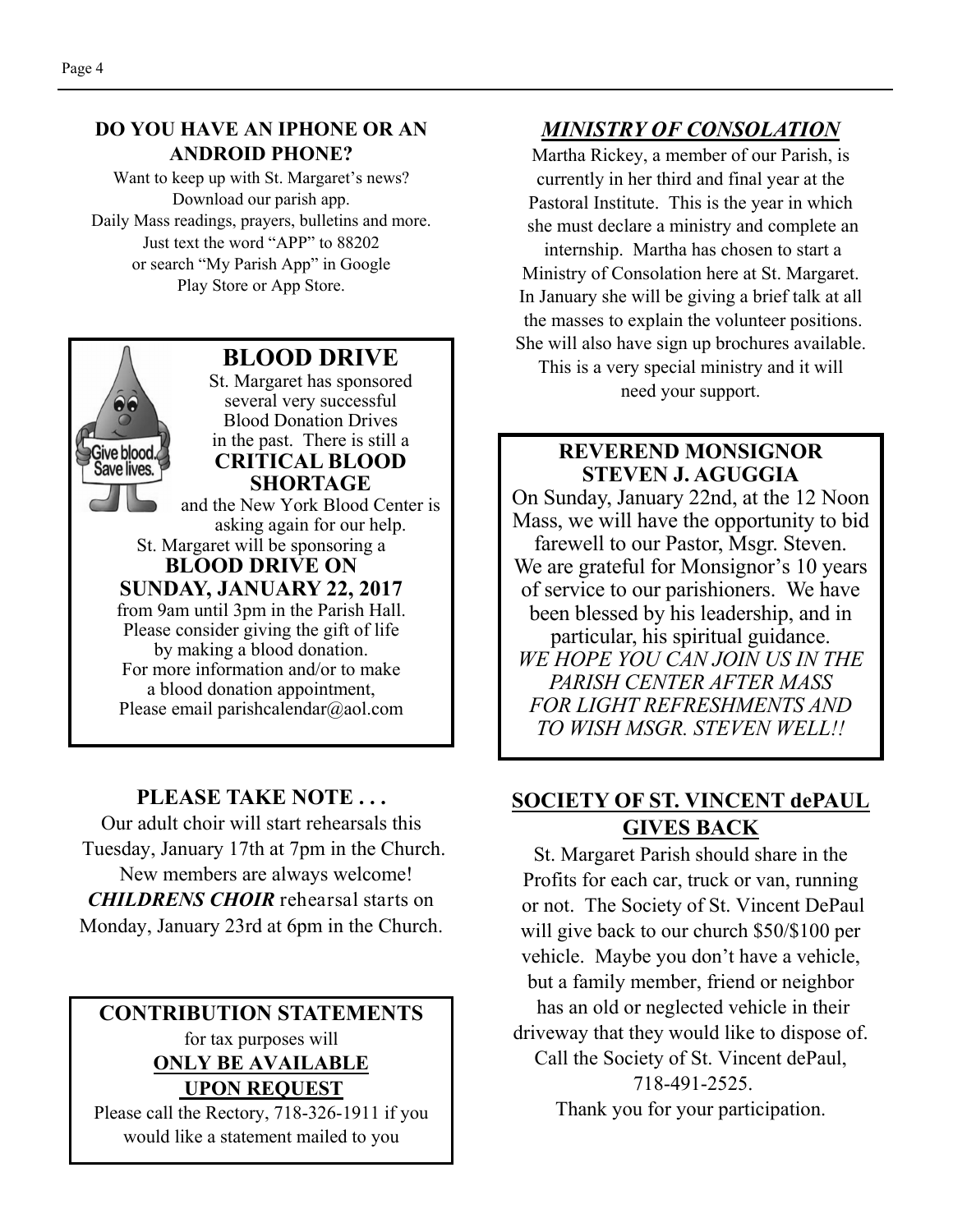#### *TREASURES FROM OUR TRADITION*

 As soon as Christmas ends, people begin planning for Easter! Originally, the source of our Paschal Triduum was but a single liturgy extending from Saturday sundown to sunrise on Easter Sunday. The two days leading up to the liturgy were days of fast, not only for the elect, but for the church preparing to baptize them. A fifth-century pope explained that the church imitated the apostles, who were in hiding with their grief from the arrest of Jesus, and therefore sacraments, even penance, were forbidden. Inevitably, though, people wanted to come together, and so eventually a Liturgy of the Word developed for Good Friday. This was the first step toward today's shape of the Triduum, and gradually new ideas were embraced, including the veneration of the cross and a simple Communion service. Interestingly, the Word remained central, since we know that in those days the pope did not receive Communion at this liturgy, even though the faithful had that option. In the other churches of Rome, priests and people received Communion under both species. Although the custom of Communion on Good Friday took hold, it did not endure past the Middle Ages. The central liturgies of the year slowly unraveled and disappeared from parish life. Remember that there were no seminaries in those days, and books were a rare luxury. Most priests could only manage to celebrate a simple "low" Mass, and few parishes could afford the ritual books that would guide a priest through the complex forms. Holy Week remained important in private devotion, but for a time the liturgies virtually disappeared.

# *WE WISH TO CONGRATULATE*  the winners of our 2017 *START THE YEAR RIGHT RAFFLE:*

| 1st Prize | \$1,500 | <b>Bob Scheer</b> |
|-----------|---------|-------------------|
| 2nd Prize | \$1,000 | John DeBiase      |
| 3rd Prize | \$ 500  | Fay DiGiovanna    |

**THE ST. VINCENT dePAUL FOOD PANTRY is located at 66-25 79 Place The pantry is open on WEDNESDAY AND SATURDAY from 10am to 12 Noon.** 

## **SAINT MARGARET GIFT SHOP**

open Wednesdays, 12pm - 4pm Saturdays, 4pm - 5pm and Sundays, 9am - 1pm We have a selection of religious goods: Rosaries - Medals - Gifts - Crucifixes Statues - Bibles and other books **AND MORE!** 

If we don't have it, we'll try to get it for you. The Gift Shop is located in the rectory. Please use the red side door in the parking lot. If the door is closed, please knock.



# **ST. MARGARET'S YONKERS EMPIRE CITY BUS TRIP JANUARY 16, 2017**

The bus will be in front of the Church and will **leave promptly at 9am.** The cost is \$23.00p/p. For reservations/information call **Betty, 718-326-0198 ONE LUCKY PERSON WILL WIN A FREE RIDE ON OUR FEBRUARY TRIP!** 



*I will make you a light to the nations, that my salvation may reach to the ends of the earth.*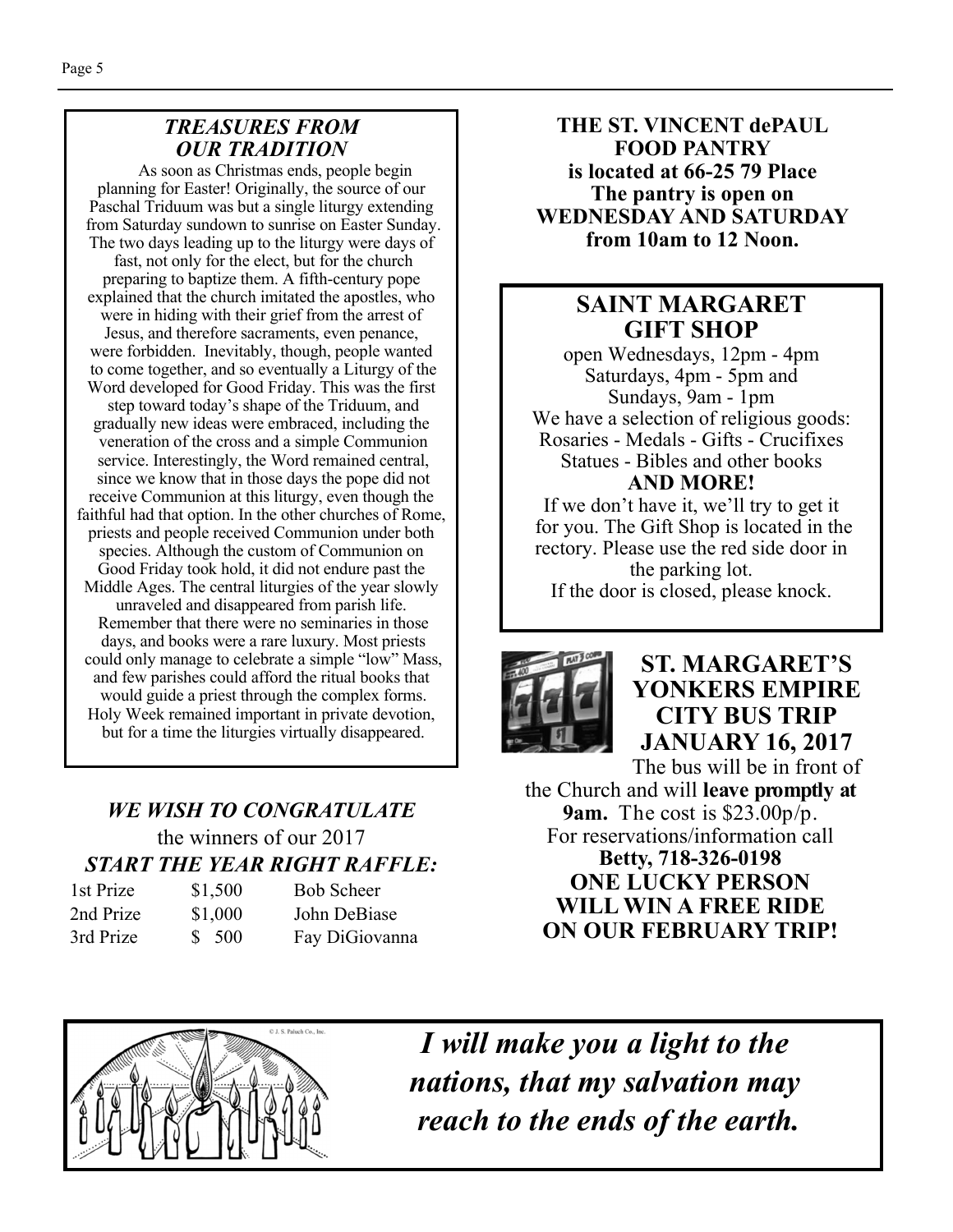# SCHOOL NEWS

#### **FROM THE DESK OF ST. MARGARET CATHOLIC ACADEMY**

As the weather is cold, we have many things going on in our school to warm you up. Our annual World's Finest Chocolate sale has begun. Buy a bar from one of our students. Catholic Schools week will be held the last week of the month. You are all welcome to stop in for a tour after the 10:30am Mass on Sunday, January 29th. Registration begins . . .

#### *Come and see the wonderful things going on. INFORMATION NIGHT*  **St. Agnes Academic H.S.:**

For 8th grade girls & transfer students. Thursday, January 19th from 5-7pm. 13-20 124th Street College Point, NY, 718-353-6276, ext. 12 or www.stagneshs.org



Welcome to the second season of *ARISE, Together in Christ*  which takes place during Lent. Each of

the faith-sharing sessions has been carefully designed to open us as participants to the rich message that is proclaimed and celebrated on each of the Sundays of Lent, and on Passion Sunday. This message is summed up in the Season title,

#### *"Change Our Hearts."*

Some of you have already experienced meeting and sharing in small groups, open to the Spirit of God, seeking to grow in faith and in your relationship with God, and one another.

Sign-up Sundays are February 4/5 and February 11/12. The sessions begin the week of February 27th and end April 3rd. Pray that the Holy Spirit will guide all of us so that we become evermore "together in Christ." Please consider joining a small group and bring your best friend and/or your neighbor with you. Treat yourself!

# *ST. MARGARET'S LUCKY NUMBER 2016*

| Dec. 21 -   | 350 | J. Henry $(s)$      |
|-------------|-----|---------------------|
| Dec. 22 -   | 483 | J. Henry $(b)$      |
| Dec. 23 -   | 784 | G. Clark(b)         |
| Dec. 24 -   | 734 | R. D'Amato (b)      |
| Dec. 25 -   | 795 | $M.$ Scold $(b)$    |
| Dec. 26 -   | 217 | P. Schindler (b)    |
|             |     | $C/R$ Deneen $(b)$  |
| Dec. 27 -   | 081 | $T/D$ Kaley (b)     |
|             |     | $J/F$ Kaley (b)     |
|             |     | $M. O'$ Leary $(b)$ |
| Dec. 28 -   | 605 | K. Gloster (b)      |
| Dec. 29 -   | 155 | No Winner           |
| Dec. $30 -$ | 747 | No Winner           |
| Dec. 31 -   | 539 | No Winner           |

### **HELP SUPPORT YOUR PARISH Buy a "LUCKY NUMBER" FOR 2017**

**based on NY State Lottery, every evening of the year.** Single Subscriptions: \$60.00, two or more subscriptions, \$50.00 each. Call Patti C, 718-639-2263 for more information.



# **DEFENSIVE DRIVING COURSE**

to be given in St. Margaret School Library

on Saturday, March 11th, 9am - 3:30pm **The Cost:** \$45.00 per person **The Benefits:** 10% discount on liability and collision insurance for 3 years. Up to 4 points deducted from your driving record. **Contact:** Sister Bridget, 718-326-1911 the last week in January for

more information or to register.